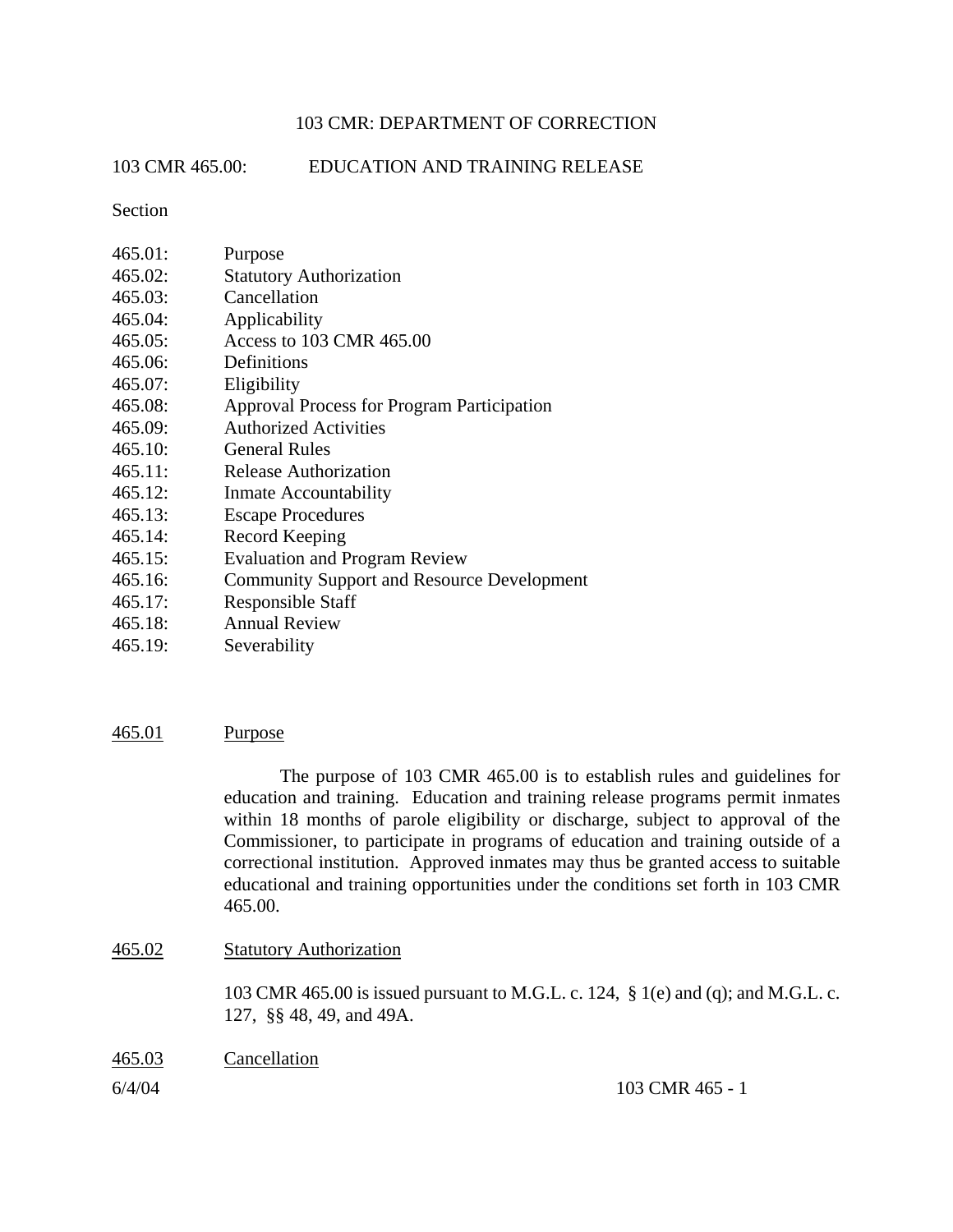103 CMR 465.00 cancels all previous department policy statements, bulletins, directives, orders, notices, rules or regulations regarding education and training release programs.

#### 465.04 Applicability

103 CMR 465.00 applies to all level one and two state correctional institutions, contract facilities, and programsin which inmates committed to the state correctional system are confined unless otherwise specified by the terms of a contract or other written agreement with the Commissioner of Correction.

#### 465.05 Access to 103 CMR 465.00

103 CMR 465.00 shall be maintained within the central policy file of the department, and shall be accessible to all department employees and inmates. A copy of 103 CMR 465.00 shall be maintained in each superintendent's central policy file and at each inmate library.

#### 465.06 Definitions

Classification Committee. The classification committee shall consist of three correctional staff members, one of whom shall be an employee whose primary role includes security responsibilities. This committee makes recommendations to the Superintendent concerning an inmate's program participation or placement within the department.

Commissioner. The Commissioner of Correction.

Commissioner's Designee. A Department of Correction manager who is authorized by the Commissioner to review classification board recommendations and to render final decisions for the Commissioner as the Commissioner's designee.

Contract Facility. A facility other than a state correctional institution under contract to the Department of Correction pursuant to M.G.L. c. 127, § 49.

Correctional Program Officer. A Department of Correction employee who collects information obtained through inmate interviews and available casework records and presents an oral and written summary of this information to classification boards. A correctional program officer is also responsible for monitoring an inmate's participation and compliance with a program plan which has been recommended by a classification board, and in some correctional institutions, these officers are responsible for all inmate care and custody operations.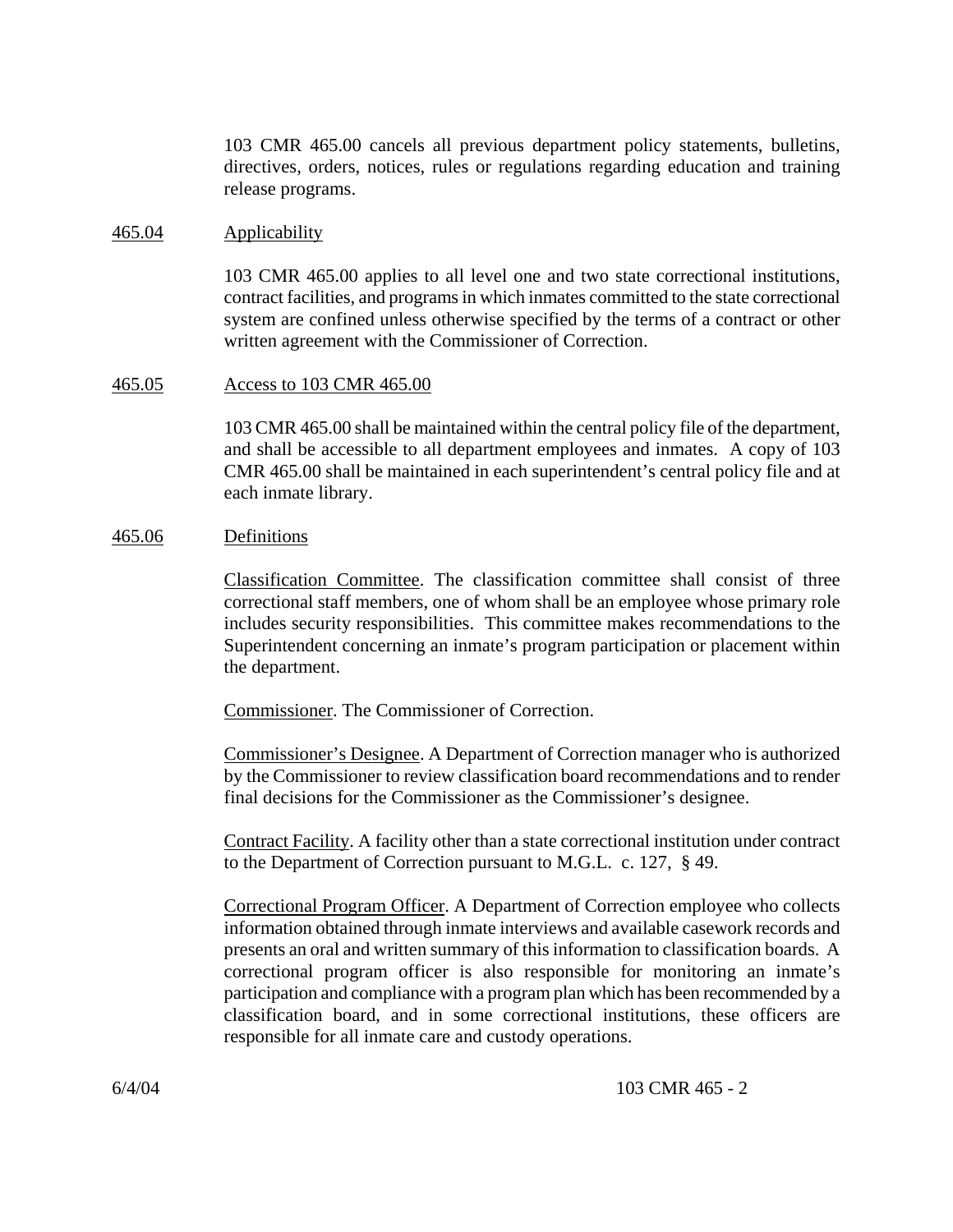Education and Training Release Program. Any program approved by the Assistant Deputy Commissioner of Community Corrections pursuant to M.G.L. c. 127, § 48**,** designed to provide academic training, vocational training, or counseling outside the confines of a state correctional institution.

Educational Organization. A private or public organization conducting an education or training program recognized by 103 CMR 465.00.

Pre-release Status. An inmate within 18 months of parole eligibility or discharge who has been approved by the Commissioner or a designee for participation in education, training, or employment programs outside level one or two correctional institutions pursuant to M.G.L., c. 127, § 49.

Program Coordinator. The staff member designated by the superintendent to coordinate education and training release programs at the facility or institution.

Program Plan. A program or a series of programs recommended by the correctional program officer to the classification board to address an inmate's programmatic needs.

Stipends. Money paid to an inmate for participation in educational and training programs.

Superintendent. The chief administrative officer of a state correctional institution, a director of a contract facility, or the administrator of a county correctional facility.

## 465.07 Eligibility

To be eligible for participation in education and training release programs, an inmate:

- (1) shall be within 18 months of parole eligibility or sentence discharge date;
- (2) shall be otherwise eligible under M.G.L. c. 127, § 49;
- (3) shall have completed any mandatory sentence; and
- (4) shall be approved for placement in a level one or two institution/program by the Commissioner or a designee. Notwithstanding the provisions listed in 103 CMR 465.07(1) through (4), any inmate identified as a sex offender, in accordance with 103 DOC 446.00, shall be ineligible for education and training release programs.

## 465.08 Approval Process for Program Participation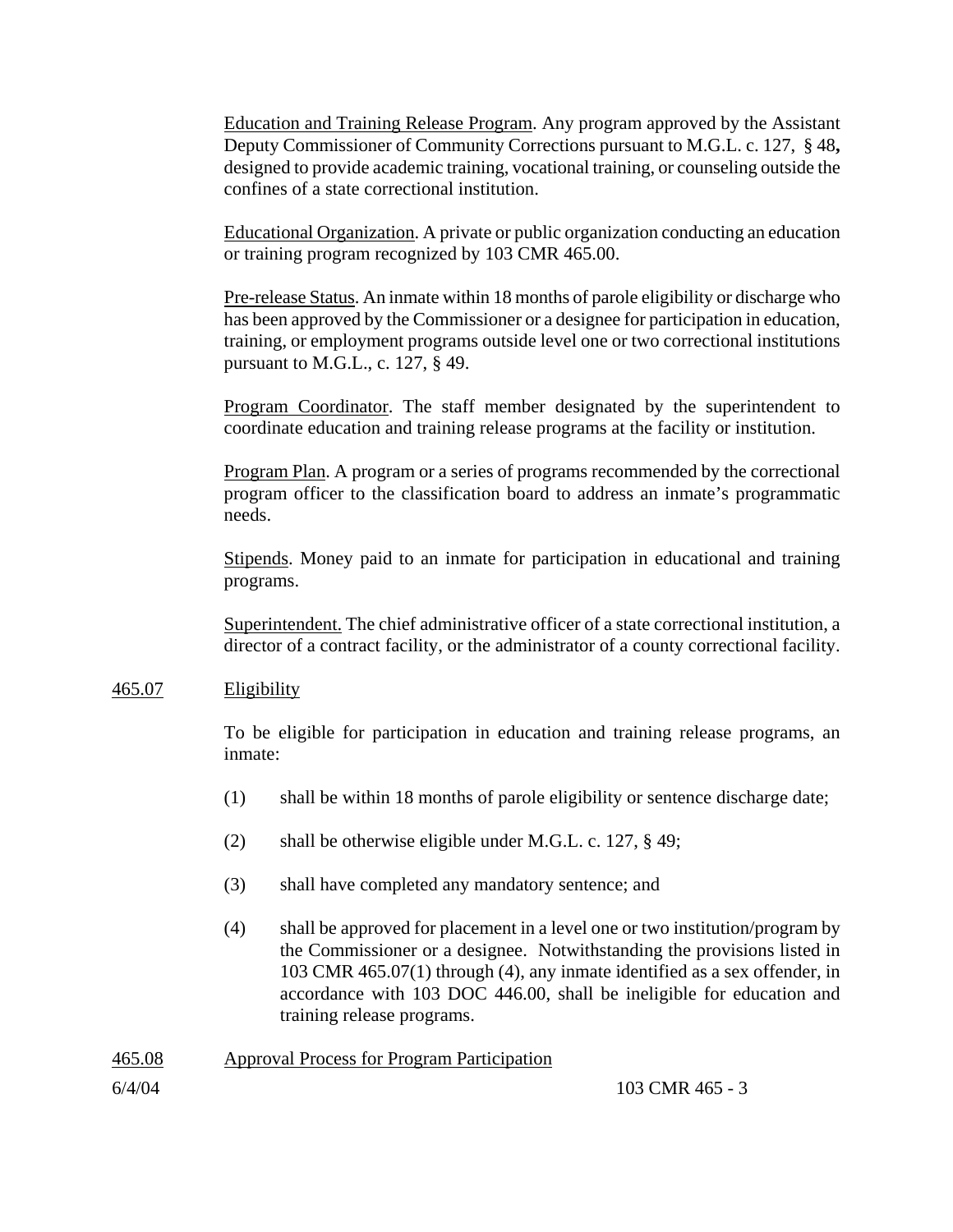- (1) The approval process at the institution level for program participation shall be as follows:
	- (a) The classification committee shall make a written recommendation to the superintendent regarding an inmate's individualized program plan;
	- (b) In considering the recommendation, the classification committee shall review the inmate's case record, ensure eligibility, interview the inmate, determine the inmate's suitability for program participation and develop an individualized written program plan based on:
		- 1. program adjustment;
		- 2. disciplinary record;
		- 3. established goals;
		- 4. involvement or prior involvement in work, education or training programs;
		- 5. risk**/**needs assessment and compliance with related recommendations;
		- 6. the potential benefits to the inmate;
		- 7. the safety of the community;
		- 8. financial status;
		- 9. prior criminal history, parole/probation history, and escape history; and
		- 10. CORI A petitions.
	- (c) A designated staff member shall prepare a report including the facts of the inmate's record, the considerations of the committee, the reasons for the recommendation, the vote of the committee, and other relevant factual data. At Inmate Management System (IMS) sites, recommendations for approval shall be made via an entry in the "Education Release" checkbox. Recommendations for denial shall be noted in the "Board's Rationale" field on the Board Recommendation tab of the Classification Recommendation/Results screen.
	- (d) Taking the recommendation of the committee into account, the superintendent shall make a recommendation to an Assistant Deputy Commissioner designated by the Commissioner. At IMS sites, recommendations for approval shall be made via an entry in the "Education Release" checkbox on the Superintendent/Designee Recommendation tab of the Classification Recommendation/Results screen. Recommendations for denial shall be noted in the "Reason/Condition" field. Recommendations for approval will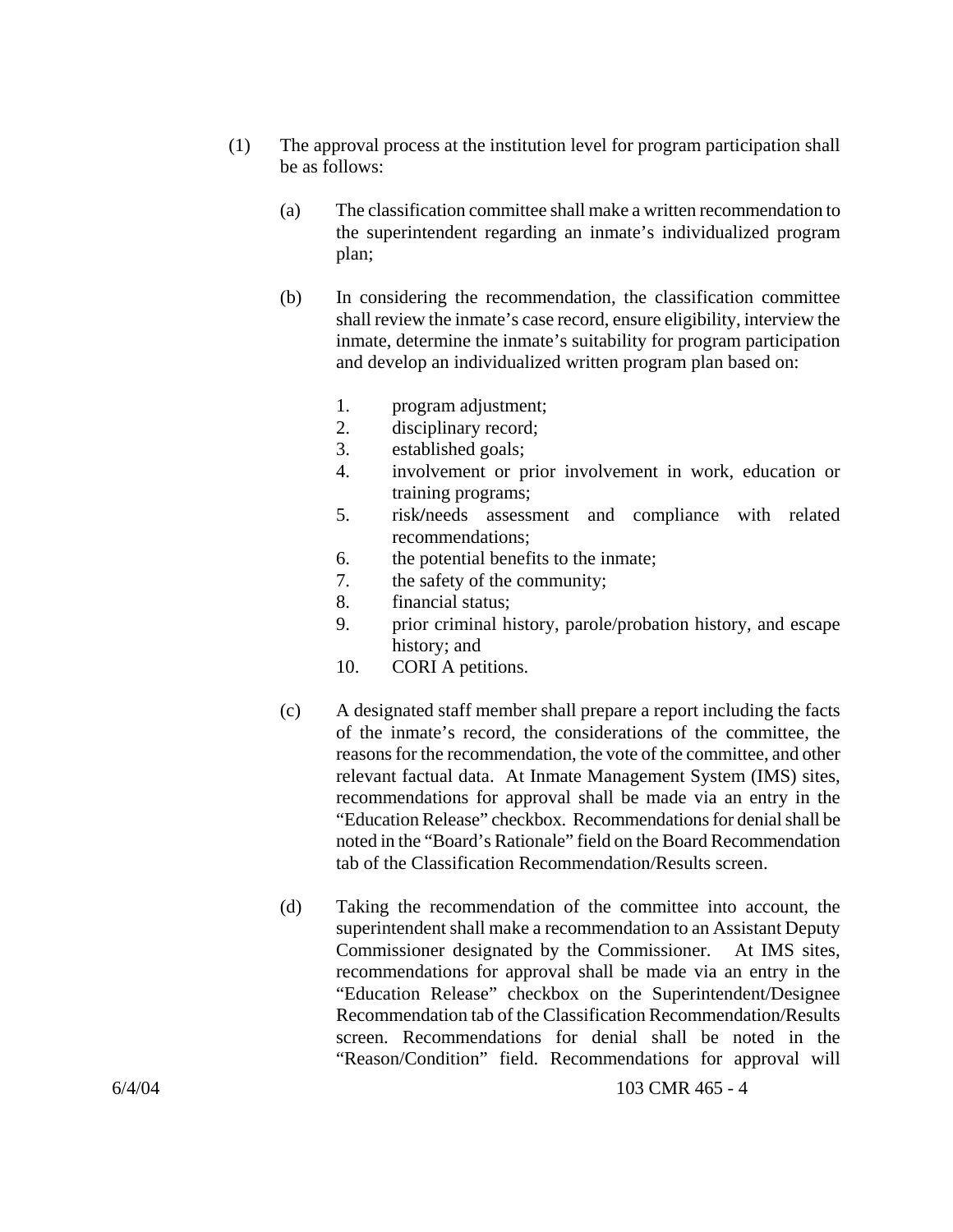generate an electronic notification to the Assistant Deputy Commissioner.

- (2) The Assistant Deputy Commissioner shall render, in writing, a decision regarding the approval or denial of the recommendation. For IMS sites, approval decisions shall be made via an entry in the "Education Release" checkbox on the Commissioner/Designee tab of the Classification Recommendation/Results screen. Denial decisions shall be noted in the "Reason/Condition" field.
- (3) Denials, appeal and review process occurs at the institution level as follows;
	- (a) Each inmate shall be provided a copy of the recommendation by the superintendent to deny or approve program participation.
	- (b) Where an inmate is not in agreement with any classification board recommendation, the inmate may submit an appeal of the classification board's recommendation within five business days of the oral notification of the committee's decision. The superintendent or designee shall review the appeal and related materials and respond to the inmate within ten business days. All appeal results shall be noted on the classification committee's written summary of the recommendations. At IMS sites, the Correctional Program Officer shall enter the inmate's appeal in the Appeal tab on the Classification Recommendation/Results screen. The superintendent will be electronically notified and shall enter a decision on this screen.

## 465.09 Authorized Activities

Education and training release may include, but is not limited to, the following types of programs and activities listed in 103 CMR 465.09:

- (1) Academic Education:
	- (a) Adult Basic Education (A.B.E.)
	- (b) English as a Second Language (E.S.L.)
	- (c) General Education Development (G.E.D.)
	- (d) Remedial Instruction
	- (e) High School Courses
	- (f) College and University Courses
- (2) Vocational Education:
	- (a) Agricultural Courses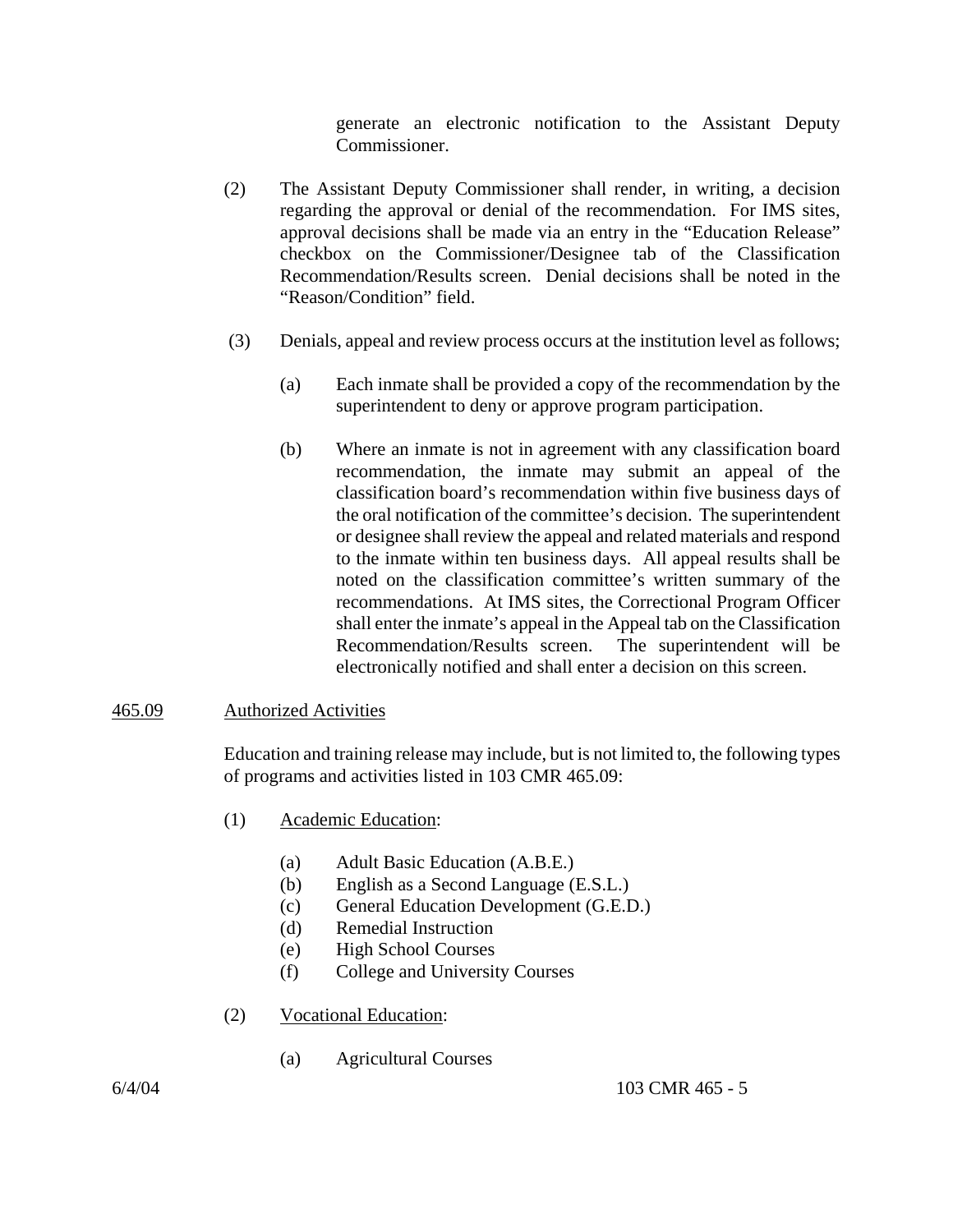- (b) Trade Courses
- (c) Industrial Courses
- (d) Home Economics
- (e) Business Education Courses
- (f) Practical Nursing and Health Services related programs

# (3) Vocational Training:

- (a) Apprentice Training
- (b) License Preparation
- (c) On-the-Job Training
- (d) Job Training Partnership Act (J.T.P.A.) Programs

## (4) Risk Reduction/Transitional Programming:

- (a) Substance abuse treatment
- (b) Violence reduction
- (c) Thinking for a change life skills
- (d) Massachusetts Rehabilitation Commission Program
- (e) Specific disability, physically handicapped programs, or extensive health care programs
- (f) Counseling, psychological or psychiatric services for the inmate's emotional and mental health needs
- (g) Religious Instruction
- (5) Diagnostic services and testing necessary for determining the nature and scope of education and training programs suitable for the inmate.
- (6) Supportive services and activities mandated by an individualized program plan as essential for participation in an education or training program.

## 465.10 General Rules

- (1) Only inmates who have an approved individualized program plan may be granted an education or training release permit.
- (2) An inmate shall report to the superintendent income from all funding sources including: veterans benefits, J.T.P.A. income, grants, scholarships, workstudy, incentive payments and stipends.
- (3) An inmate may not negotiate or secure a loan, or enter into indebtedness unless approved by the superintendent and the Assistant Deputy Commissioner.Prior to approval, the superintendent shall ensure that the lending party has been informed of the inmate's status.

6/4/04 103 CMR 465 - 6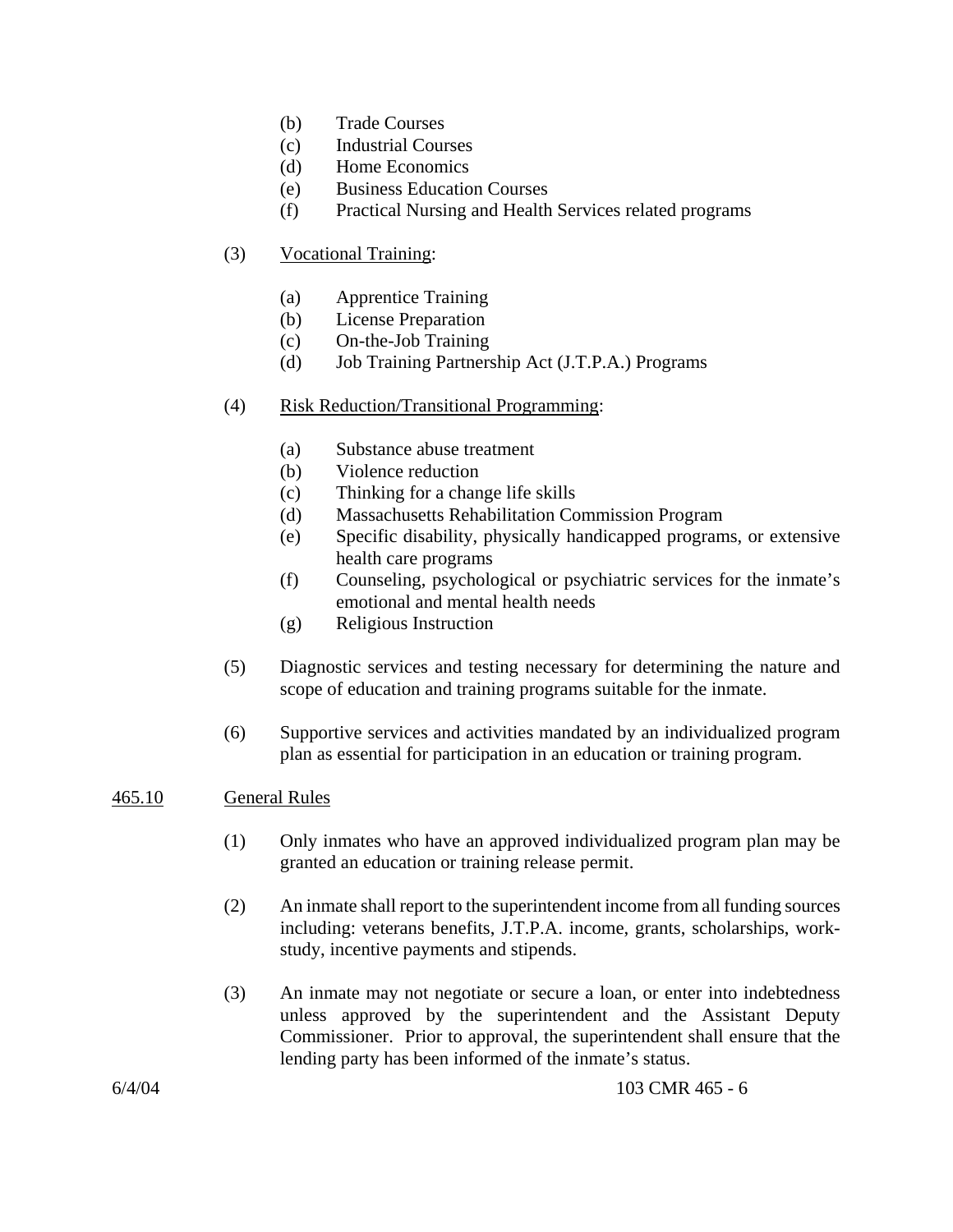- (4) Veterans benefits shall be placed in the inmate's personal account for the inmate's use. Veterans benefits shall not be taxed, claimed by creditors, attached, levied, or seized. (U.S. Code Title 38, §3101a)
- (5) Earned income from training such as J.T.P.A., work-study, and on-the-job training shall be subject to deductions (room and board) as work release programs (103 CMR 464.00 Work Release). J.T.P.A. or training program stipends as opposed to salaries are not subject to deductions.
- (6) An inmate shall be held accountable for their presence at the locations specified on their permit.
- (7) An inmate shall read, or have read to him/her, and sign the community release agreement and any facility/institution Education and Training Release Agreement established by the superintendent specifying rules or behavior and conditions for program participation. At IMS sites, signature of the community release agreement shall be documented on the Community Release Permit screen.
- (8) The superintendent of an institution receiving a transferred inmate who is participating in an education or training release program, will determine after conferring with the Assistant Deputy Commissioner, whether or not to approve the continued participation of the inmate in that program.
- (9) Each inmate shall authorize the superintendent to have access to and copies of all records and information concerning attendance, academic standing, and performance while enrolled in the education or training release program as noted in the community release agreement.
- (10) Inmates enrolled in education or training release programs remain subject to the rules and regulations of the correctional institution and shall be under the direction, control, and supervision of officers thereof during the period of participation in the program (M.G.L. c. 127, § 49).

## 465.11 Release Authorization

(1) Permit The superintendent shall ensure that the Release Permit is completed by a designated staff member, with the name, address, and telephone number of the educational organization, transportation, dates and times of departure and return, and an effective date. Whenever necessary, a schedule with classroom numbers, building, and course names and numbers shall be

6/4/04 103 CMR 465 - 7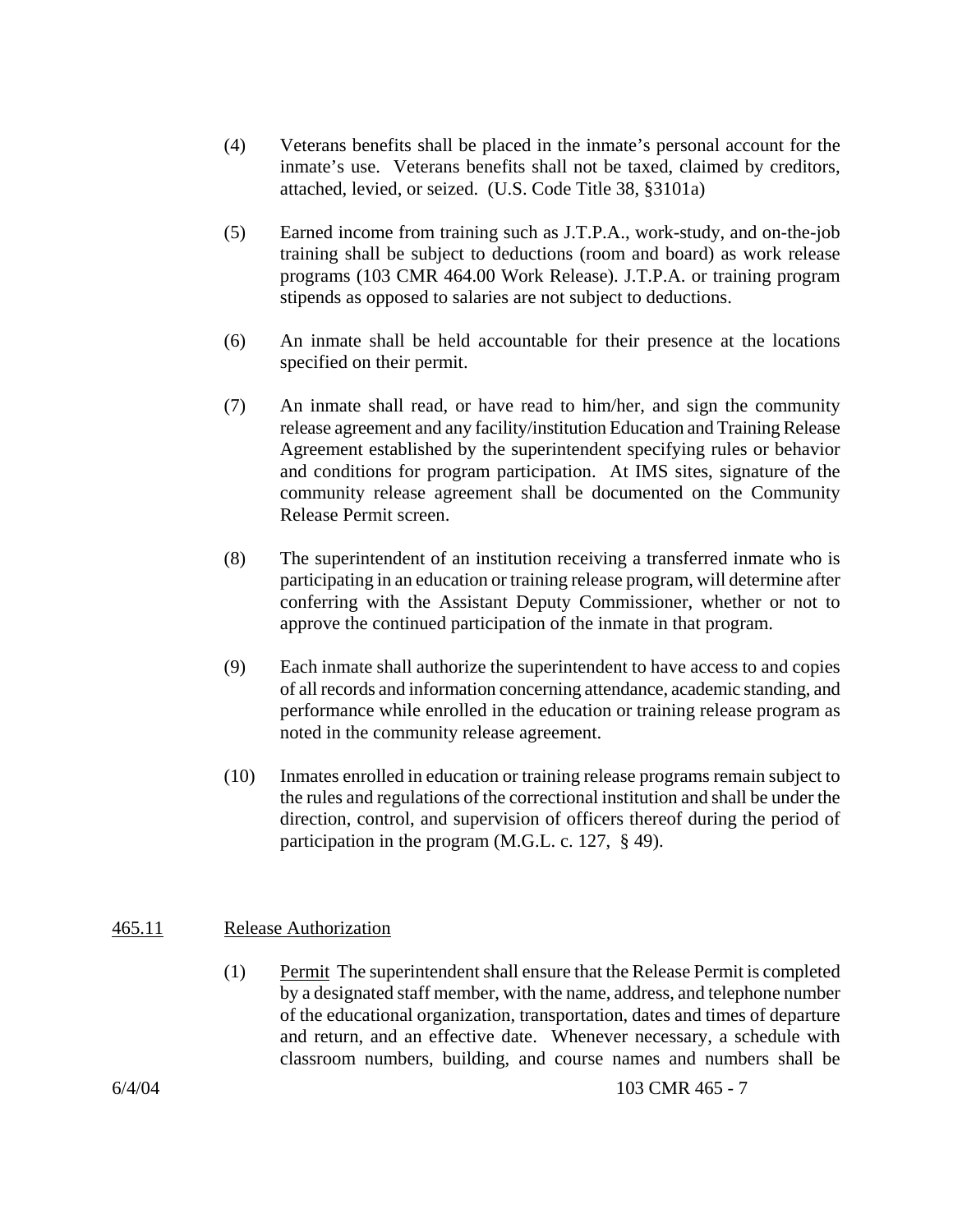provided. At IMS sites, staff shall instead enter information in the Education and Training Release Activity Information screen. Upon completion, an electronic notification will be sent to the Superintendent or designee. Any changes to the itinerary shall be entered in this screen and an electronic notification for re-approval of the permit generated. The only exception shall be a time change on the current day for a previously approved activity, which may be made via the Inmate Schedule screen. In such cases verbal approval shall first be obtained from the Superintendent.

- (2) Verification The superintendent shall ensure that verification is made of the educational organization, the specific program the inmate plans to attend, and the contact person. At IMS sites, this shall be documented in the verification section of the Education and Training Release Activity Information screen.
- (3) Suitability and Applicability Review The superintendent shall ensure that a review is made of the inmate's suitability for the specific program(s) specified on the permit by the classification committee, the program coordinator, or other facility/institution process. In considering the suitability of the specific program, the location of the program, transportation, cost and ability to pay, accountability, the number of hours in the community, and conditions such as call-ins and staff physical spot checks should be taken into consideration.
- (4) Superintendent's Approval The superintendent may authorize release of an inmate upon approving the inmate's individualized program plan, and the details of the Education and Training Release Permit. At IMS sites, approval of the initial activity information and any subsequent changes shall be given via entries in the Community Release Permit screen upon receipt of the electronic notification or upon review of the Community Release Permit Query screen. The only exceptions shall be as indicated in 103 CMR 465.11.
- (5) Community Release Permit Each inmate participating in an education/training release program shall read or be read to the specific requirements of the permit and sign the permit indicating all obligations while on release are understood. The inmate shall carry a copy of the approved permit at all times while on release. The original approved permit shall remain at the institution. At IMS sites, the permit shall be printed from the database and signed.
- (6) Program Termination At IMS sites, the termination of any previously approved Education and Training Release activity shall be completed via the "Discharge" button on the Education and Training Release Approved Inmates Query screen.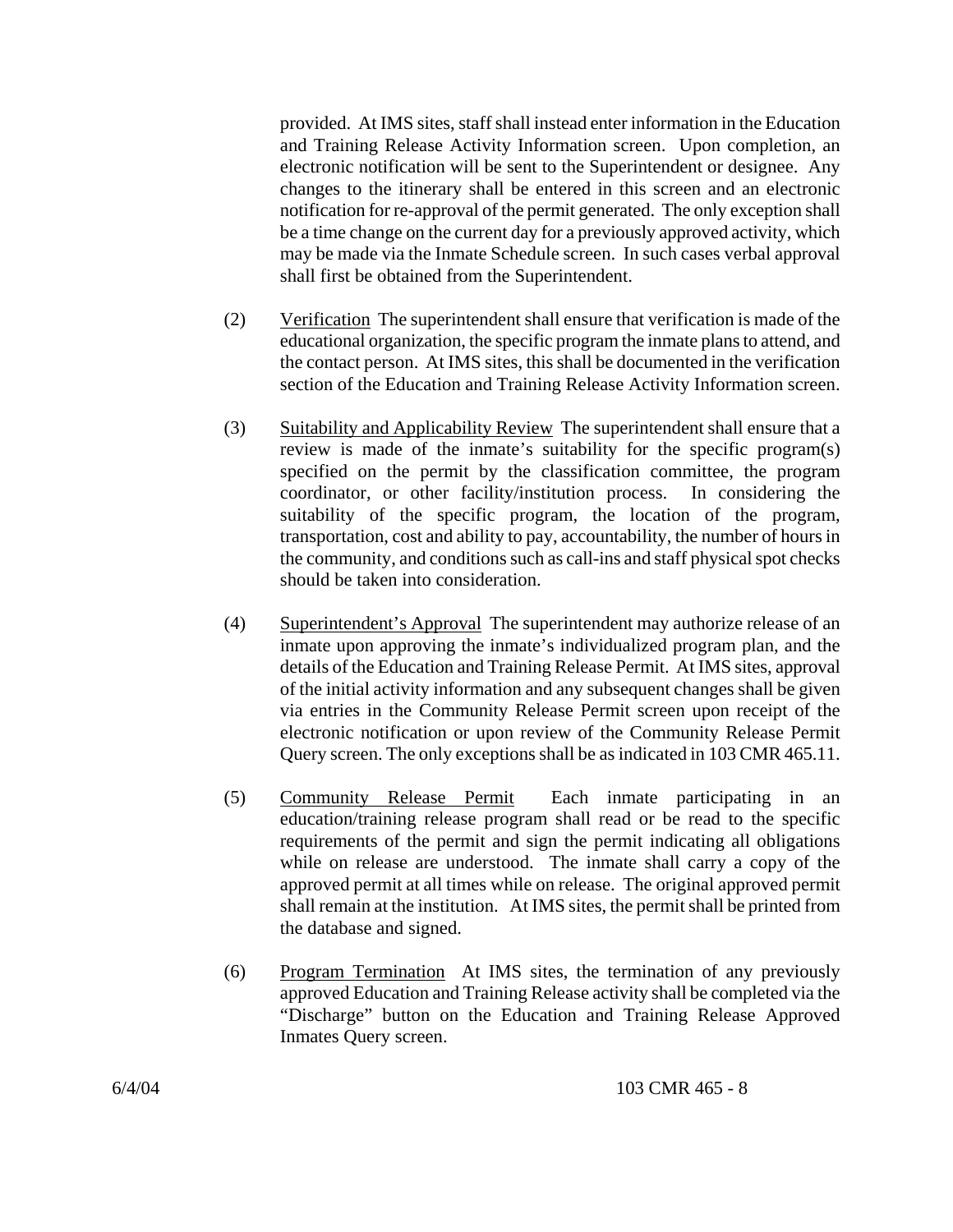(7) Awarding of Good Time - At IMS sites, the Credit Approval screen shall be completed monthly in order to award good time as applicable.

# 465.12 Inmate Accountability

Each superintendent shall ensure that appropriate procedures are followed to maintain inmate accountability. Such procedures shall include, but not be limited to:

- (1) verification of appointments, schedules, program sites, transportation, and contact persons;
- (2) a system of telephone checks, physical spot checks, substance abuse testing, and attendance and grade reporting. At IMS sites, all telephone and physical spot checks shall be logged in the Community Release Inmate Tracking screen. Grade reporting information may be documented in the Education/Vocation screen;
- (3) a complete record keeping system (See 103 CMR 465.14);
- (4) notification of site security, if applicable;
- (5) At IMS sites, designation of staff responsible to review the Inmates Out on Community Release screen on a regularly scheduled basis to determine if any inmates are past due for a telephone call-in or return to the facility;

# 465.13 Escape Procedures

An inmate shall be declared escaped (M.G.L., c. 127, § 49) if:

- (1) the inmate is found to have left an activity without authorization, or never arrived at the location specified on the release permit;
- (2) the inmate neglects or refuses to return to the institution after being ordered to do so;
- (3) an inmate fails to return to the facility/institution within two hours of the return time; and,
- (4) in the opinion of the superintendent, there is enough evidence to reasonably assume that the inmate has escaped. The superintendent of each facility/institution shall develop written procedures for the notification of all appropriate parties, personnel and local police, including the Educational Organization.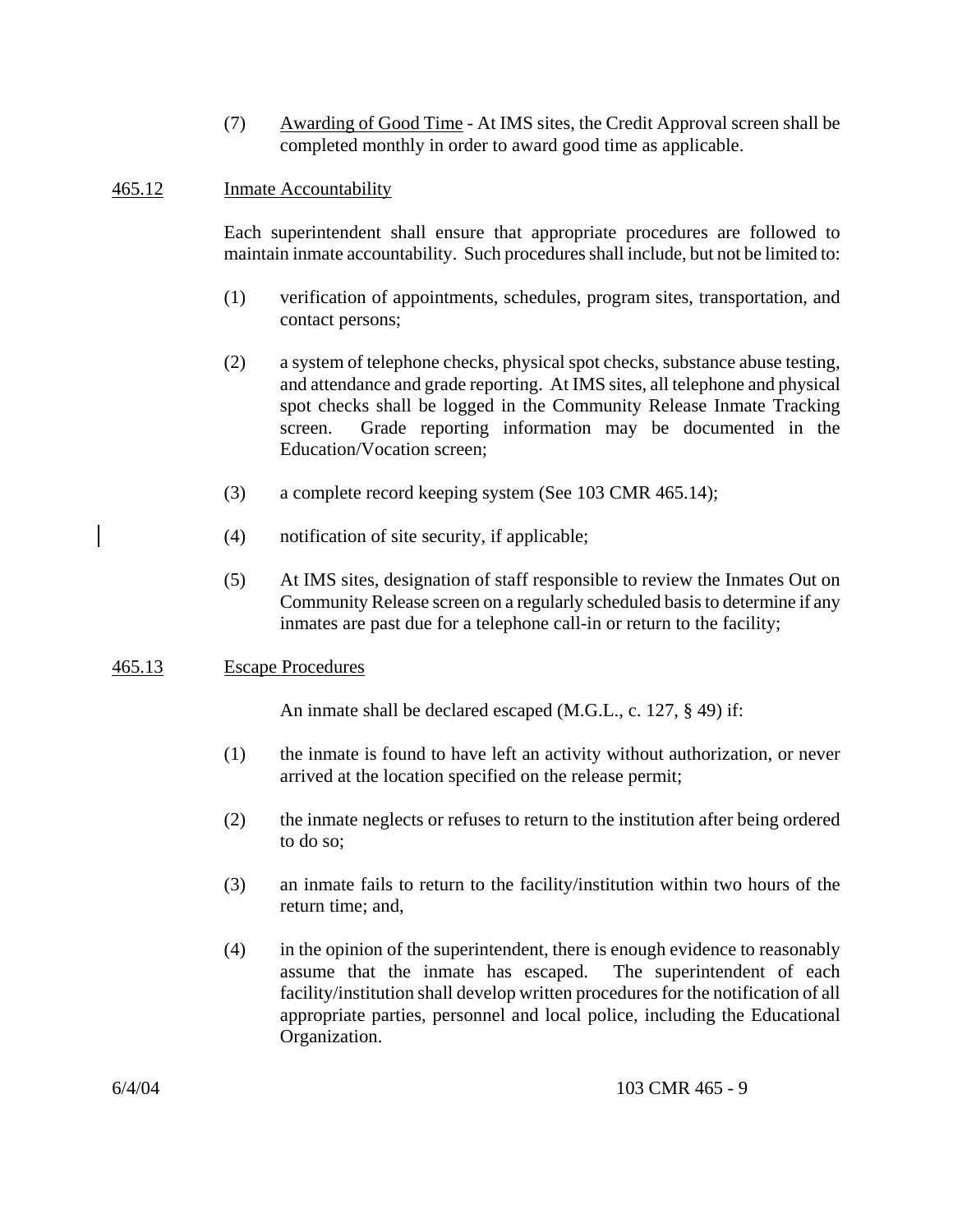## 465.14 Record Keeping

Each superintendent shall ensure that a comprehensive record-keeping system is maintained which includes:

- (1) an entry in the inmate case record when an education or training release program has been approved by the Assistant Deputy Commissioner. At IMS sites, this information is contained in the Classification Recommendation/Results screen;
- (2) a record of when the program began and terminated. At IMS sites, this information is available in the history section of the Education and Training Release Approved Inmates Query;
- (3) a record of the individualized program plan, the signed agreement specifying program rules, and a copy of the Education and Training Release Permit. At IMS sites any inmate-signed agreements needed to be kept on file;
- (4) submission of the monthly education and training release roster to the Assistant Deputy Commissioner. At IMS sites, this information is available via the "Print Education Release Roster" button on the Education & Training Activity Information screen; therefore, submission of the roster is not necessary;
- (5) log entries of departure and return times, logs of telephone checks and reports of physical spot checks and substance abuse testing. At IMS sites, departure and return times are automatically available on the External Inmate Movements report, Administrative Chronology screen, Admission/Movement History screen, or Community Release Programs report. Reports of telephone and physical spot checks shall be obtained electronically via the "Print Community Release Tracking" button on the Community Release Inmate Tracking screen;
- (6) an inmate program roster listing all inmates within the institution noting their risk level, needs assessment results (if a moderate/high risk), program recommendations and compliance with those recommendations;
- (7) other logs, records and files as are necessary.

# 465.15 Evaluation and Program Review

(1) The superintendent of each institution shall provide for an annual internal evaluation of the education and training release program at the facility/institution, and for an on-going evaluation of the procedures

6/4/04 103 CMR 465 - 10